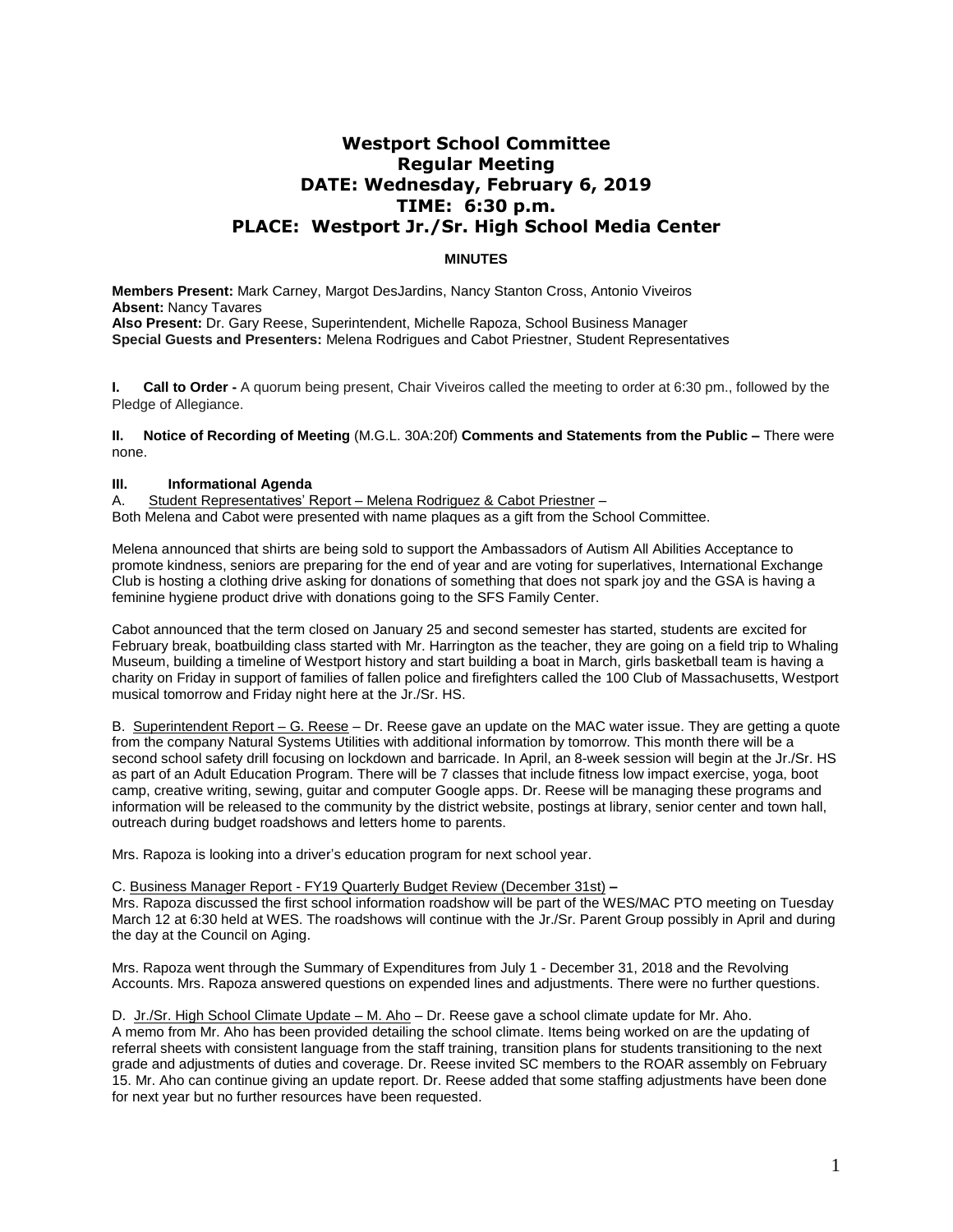E. School Building Committee Update – Mr. Viveiros announced that the SBC Steering Subcommittee approved some invoices today. SMI demolition company is ahead of schedule. Comments on the 90% documents submittal were received from the MSBA, there is a 14-day timeline to respond.

F. Campground Subcommittee Update – Ms. Stanton Cross began by mentioning she is part of the Cable Commission Committee. She learned there is only one cable company for the town that is giving out old equipment. Ms. Stanton Cross would like to explore the resources for a TV Studio moving into the new school. Having the ability to broadcast with a better product and have town and SC meetings there would be ideal. Dr. Reese is presently looking at technology with different vendors.

Ms. Stanton Cross reported that today the town entered into negotiations for the campground. An agreement may be reached soon with Mr. Costa.

Mr. Viveiros shared that the CPIC gave overwhelming support to have the town purchase the campground property.

Cheryl Greeson MAC Principal came up to the microphone and informed everyone that today the MAC had Global School Play Day. Children were given great play opportunities with no screen time. This allowed children to problem solve, play board games, participate in outside play, learn how to share, take turns and talk with friends. Faculty used chart paper and no smartboards.

## **IV. Action Agenda**

A. Review and Act on FY20 Education Budget Amount of \$18,781,131- Dr. Reese presented the FY20 budget to members. There were no additional questions at this time.

| A motion was made to accept the FY20 Education Budget in the amount of \$18,781,131. |       |
|--------------------------------------------------------------------------------------|-------|
| Motion by Stanton Cross, seconded by Carney                                          | 4/0/0 |

B. Review and Act on WJRSRHS DECA Field Trip Gr. 9-12 – Boston, MA – March 7, 2019 to March 9, 2019 – Dr. Reese mentioned that 12 students qualify to attend this state conference on March 7 - 9, 2019.

 A motion was made to approve the WJRSRHS DECA Field Trip Gr. 9-12 – Boston, MA – March 7-9, 2019. Motion by Carney, seconded by Stanton Cross 4/0/0

C. Review and Act on a \$1500 Donation for WES Special Needs Equipment from the Westport Commission on Disabilities – Dr. Reese reported at the November 26 Commission meeting it was voted to approve \$1,500 for various equipment such as a soft touch chair, sensory stimulation toys, desktop slant boards and autism sensory room materials.

 A motion was made to accept the \$1500 Donation for WES Special Needs Equipment from the Westport Commission on Disabilities.

Motion by Stanton Cross, seconded by Carney 4/0/0

D. Review and Act on 2019-2020 School Year Calendar – Dr. Reese presented the 2019-2020 School Year Calendar with the start date of Sept. 3. For grades 1-12. Ms. Stanton Cross would like to see an August start date and look at the 2 vacations in the future. Mr. Viveiros mentioned to think about adjusting the SC meetings back to Tuesdays.

A motion was made to accept the 2019-2020 School Year Calendar.

Motion by Stanton Cross, seconded by Carney 4/0/0

E. Review and Act on Minutes of Wednesday, December 12, 2018 and Wednesday, January 23, 2019 – Dec 12 – 2018 – Mr. Viveiros made several calls to experts in the field concerning the 2-2 vote taken for the December 12, 2018 minutes. The MASC representative informed him that for any public meeting just because you did not attend the meeting does not mean you cannot vote on the minutes. You can watch the recorded meeting and still vote. Mr. Viveiros informed members not to worry if they are not present at a meeting in order to vote.

Dr. Reese mentioned according to Roberts Rules you need a quorum of the SC members present at the meeting to take a vote on the meeting.

 A motion was made to approve the Minutes for Wednesday, December 12, 2018 and Wednesday, January 23, 2019.

Motion by Viveiros, seconded by Stanton Cross 3/0/1 (DesJardins abstained)